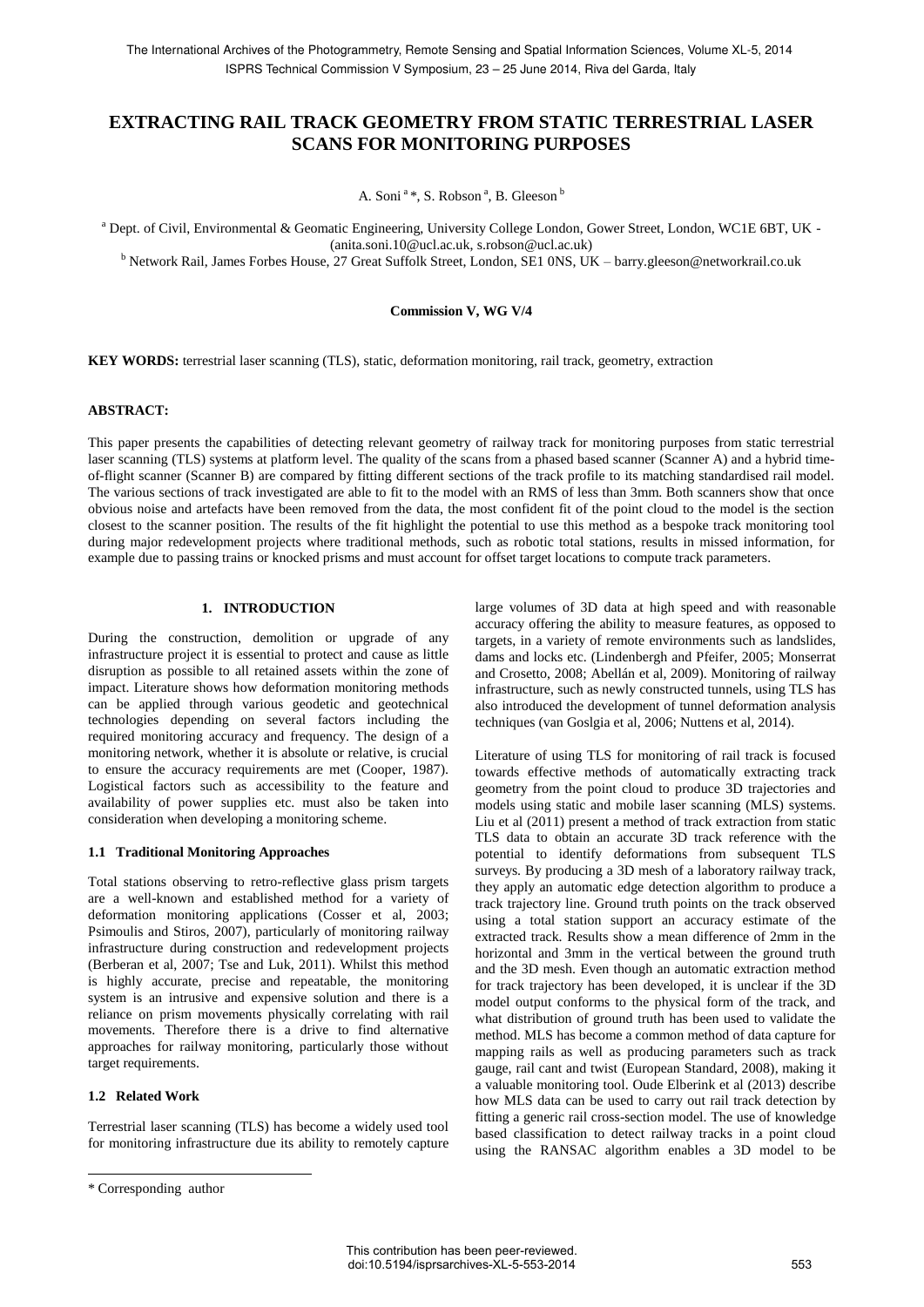produced using intrinsic parameters of the track. When the model is compared back to the original point cloud an accuracy of better than 2cm is achieved. If this type of detection can be developed to sufficient accuracy, such track models can provide a useful resource for owners and operators of railway infrastructure, particularly for asset management as well as design and planning purposes.

Railway redevelopment projects are a significant activity in the UK, and for the surveyor are characterised by a formalised programme of works possession system in which access to running track is often limited and requires advanced notice periods. Here the challenge is to extract track geometry from point clouds in order to monitor deformation during railway development projects when the tracks falls within the zone of influence of demolition and construction work zones. Such work is particularly demanding in terms of measurement accuracy and requires knowledge of engineering rail design along with individual rather than generic track cross sections. Furthermore outputs need to be expressed to Network Rail standards (the owner and operator of the railway infrastructure in Great Britain) so that findings can be routinely and reliably communicated to a diverse range of engineering staff. Due to track access difficulties a further requirement of an alternative monitoring method is the ability to capture relevant track geometry from an accessible and safe area in proximity to the track, for example platform level.

This paper presents the capabilities of detecting relevant geometry of track for monitoring purposes from static terrestrial laser scanning (TLS) systems at platform level. London Bridge Station is used as a case study for this work and uses the track monitoring requirements of Network Rail. Section 2 gives a background on the case study used in this project as well as highlighting some of the current issues with the current monitoring approach. Section 3 describes the methodology carried out: from data acquisition through to investigation of the extracted rail geometry. This is followed by the results and analysis of the quality data in Section 4 and finally conclusions and future work are presented in Section 5.

# **2. CASE STUDY: LONDON BRIDGE STATION**

# **2.1 Project Background**

The Thameslink Programme at Network Rail involves a £5 billion upgrade of a major railway line through Central London, which aims to increase the number of carriages as well as the frequency of trains per hour. London Bridge Station is a major transport hub within the programme and is required to undergo a full refurbishment to accommodate for the upgrade. The station is currently comprised of 6 through tracks and 9 terminating tracks (Figure 1). The new development will consist of 9 through and 6 terminating tracks. The station is required to remain operational during all stages of the project.



Figure 1 - London Bridge Station pre-redevelopment

### **2.2 Engineering Needs**

During operational activities Network Rail is required to minimise disruption to surrounding assets, not only those belonging to them but also those of third party owners. Any type of work which could potentially impact the structural stability or asset performance is required to be calculated and mitigated wherever possible. Therefore a monitoring strategy and specification is produced by the engineers which provides details of the predicted movement impacts along with the monitoring system to be implemented, including its accuracy and required frequency. The tracks and platforms are required to be monitored throughout the project as they fall within the zone of impact during demolition and construction work.

## **2.3 Issues with the Current System**

For this project, the monitoring specification requires real-time and manual monitoring solutions. The monitoring specification dictates the use of robotic total stations measuring to prisms mounted on the sleeper adjacent to each running rail and on the platform wall along the length of platform and track. Rail twist and cant are also required to be calculated through these measurements. Even though this is the most conventional approach for railway monitoring there are some inherent disadvantages with the implemented system. Access to track requires significant notification periods which is time consuming and costly. Once access has been approved, instruments and prisms have to be fixed into position across the structure. It is an intrusive method which requires drilling and clamping in proximity to the track. Once installed the system is susceptible to missing data due to occluded lines of sight between the instrument and prisms due to passing trains. Finally, track monitoring systems require continuous maintenance: prisms require regular cleaning and can also be knocked or destroyed during engineering hours which can set off "false movement" triggers which then requires an engineer to analyse and investigate further, causing unnecessary delays and disruptions. As part of the monitoring specification, a backup system is legally required if the whole monitoring network were to break down for any reason.

### **3. METHOD**

### **3.1 Data Acquisition**

For the project two mainstream TLS systems from key manufacturers, denoted "Scanner A" and "Scanner B", were used to scan the railway tracks at London Bridge Station. Scanner A uses the phase-based ranging principal with a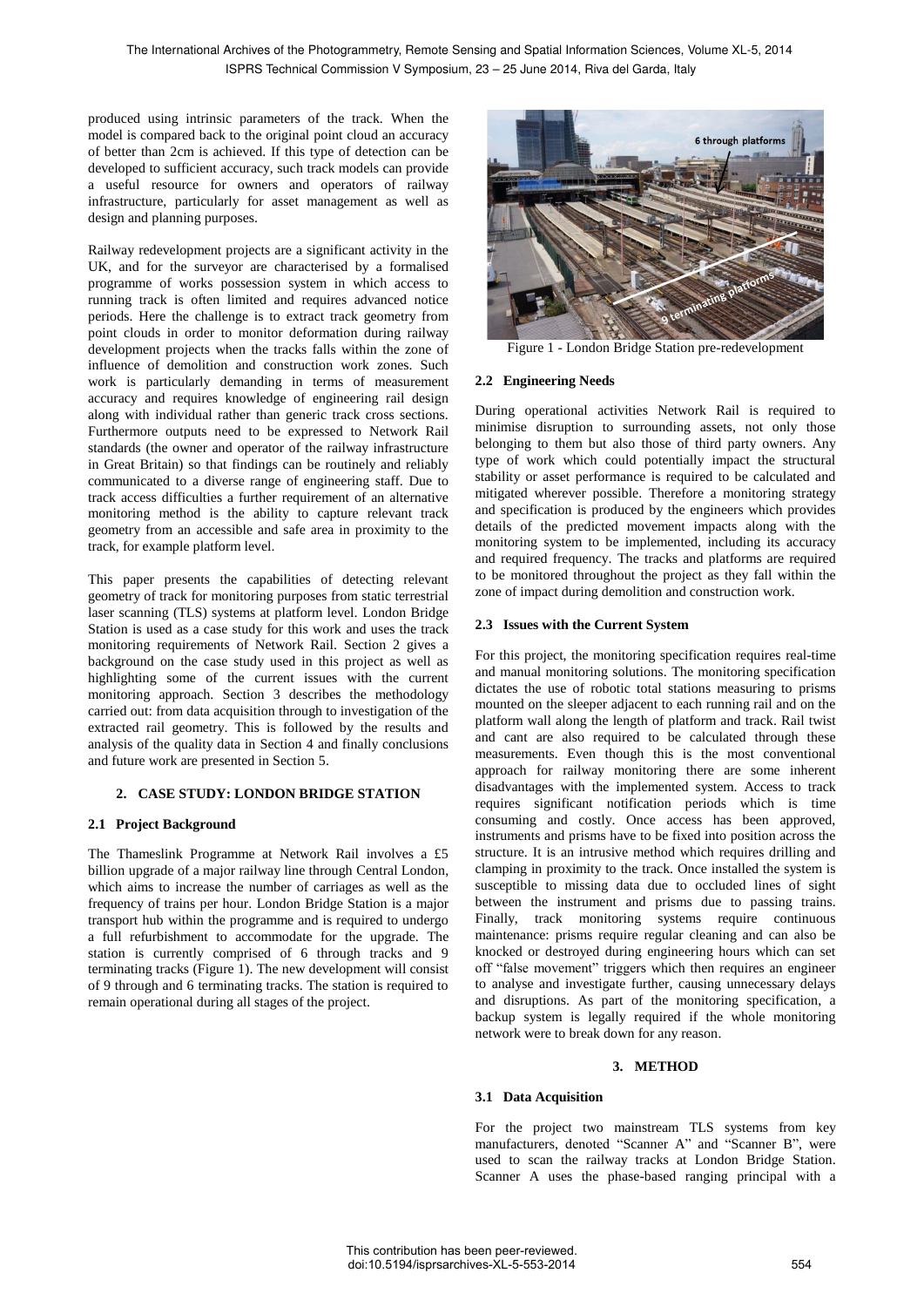manufacturer's quoted ranging capability of 2 to 3mm RMS at the distances employed in this project. Scanner B is a hybrid time-of-flight system with a comparable manufacturer's ranging specification.

In order to comply with the health and safety regulations of working in proximity to live track, the scanners were setup 1.5 metres away from the edge of the elevated platform. Two 360° scans were carried out, one on each side of the platforms to enable both sides of the rail web to be captured. Figure 2 shows the approximate scanner positions with respect to the track in green.



A combination of spheres and black and white checkerboard targets were used for registration and geo-referencing purposes. The targets were surveyed using a TS15i total station and a least squares network adjustment was carried out in MicroSurvey StarNet V7 (http://www.microsurvey.com/index.htm) to georeference the scans onto the site grid. The scans from both scanning systems were independently registered and georeferenced in Leica Cyclone 8.0.4. In both cases target based registration reported a mean absolute error of 1mm.

Figure 3 shows a 1mm thick cross-section taken from a design model of track in comparison to the left running track scanned from Scanner A (centre) and Scanner B (right).



Figure 3 - Cross-section of track from design model, Scanner A (centre) and Scanner B (right)

Visual comparison of the registered scanner point clouds to the design model highlight many occlusions from the line of sight between the scanner position and track, as well as pixel "edge effects" characterised most notably for Scanner B, by systematic point traces directed back towards the scanner locations (despite the same filtering options applied when importing the data into Cyclone). These areas were manually cleaned up for the analysis. Data from the head (or top) of the rail is also much noisier from both scanners due to interaction between the scanner laser and the complex reflective surface formed on the steel as trains pass over it. However portions of the rail section do remain consistent between scans, for example the sides of

the rail, the web and the foot. These consistencies support measurement of web thickness and definition of the left web of the track.

# **3.2 Investigating Rail Geometry**

To investigate the point cloud sections in more detail, crosssections with a length of 500mm were extracted from the site scans. Given knowledge of UK rail design, a 500mm length of track can be assumed to be straight before curvature must be taken into consideration. This assumption was demonstrated by carrying out laboratory tests on a length of rail similar to that used at London Bridge which was scanned by Scanners A and B. Plane fits were applied to the web of the rail to demonstrate baseline measurement capabilities of the two scanners. The RMS of the residuals normal to the plane for scanner A was 0.62mm and 0.94mm for Scanner B. These results highlight the capabilities of the scanner as well as confirming the planarity. The sections cut from the point cloud (from the site work) were the closest to the scanner positions to warrant a well-populated cross-section. These were then compared against a reference 3D CAD rail model matching the UK specification of the rail on site.

CloudCompare (V2.5.4.1) was used to initially align the point clouds to the reference CAD model by selecting pairs of common points. A series of fine registrations in CloudCompare, using its default ICP algorithm, were then carried out to see which features from the point cloud aligned best to the reference model. This was done by breaking down the track into three sections: the rail head, rail web and rail foot. A registration of the whole section was also carried out.

A detailed comparison between the fine registrations was then carried out in Geomagic Qualify 2013 (http://www.geomagic.com/en/) which allows 2D and 3D comparisons to be mapped between a reference object (in this case the model of the rail) and a test object (in this case the point cloud). Results are shown in Section 4.

### **4. RESULTS AND ANALYSIS**

### **4.1 Registration of Point Cloud to Model**

Table 1 summarises the RMS values from registering different sections of the point cloud (represented in orange) of the left running track from Scanners A and B to the 3D reference model (represented in blue). The table also shows the RMS of the plane fits to the left and right web of the rail.

The RMS of the registration of the entire section of track, including the head of the rail, shows a fit of 5.3mm and 7.5mm from Scanners A and B respectively. These values are expected due to the noise from the top of the head of the rail affecting the fit to the model. Data fitting to individual portions show a fairly consistent fit with all sections registering to below 3mm. Plane fits to both sets of scanner data show a better fit from the left web of the rail. The scanner positions were approximately 4m from the left of the web and 7m from the right of the web which highlights the quality of the scan at that range as the spot size hitting the surface is increasing. All the RMS values from Scanner A show slightly better fits than Scanner B, implying that data from Scanner B are slightly noisier.

From these results it can be established that the closer, left side of the section of track, consistently give the best fit to the model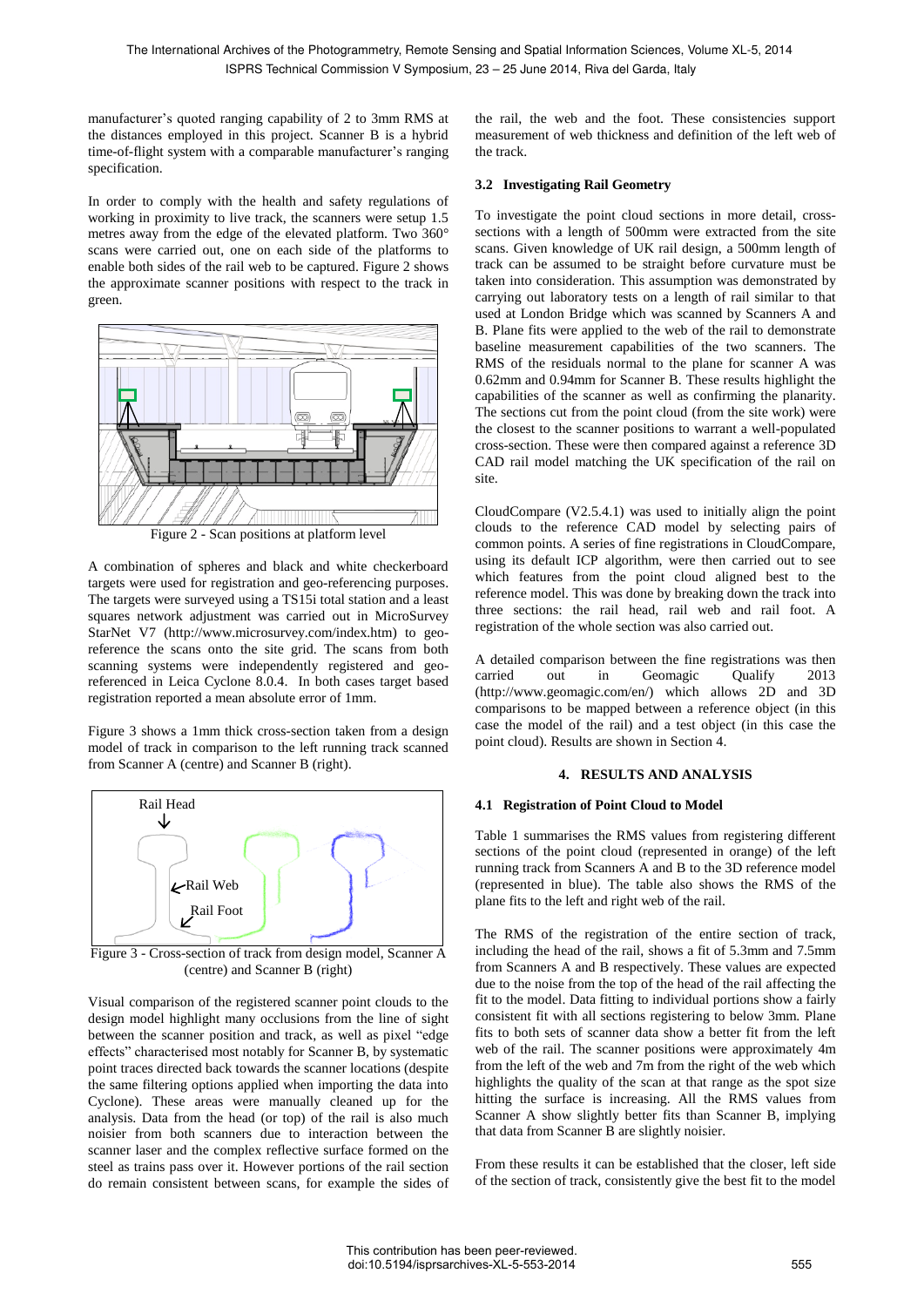for both scanner types (shown in bold in Table 1). These areas can be considered as the most "trusted" when aligning to the track reference model. A further registration for this part of track was computed to compare capability between left hand (near) and right hand (far) sides of the rail (also shown in Table 1).



Table 1 - Summary of RMS values of fitting point cloud to modelled track

The results show that "globally" the left section of the track is able to fit to 2.4mm and 2.6mm from Scanners A and Scanner B respectively. This is compared to the points from the right hand side of the track producing an RMS of 2.6 and 2.7mm respectively for Scanner A and B. These results show that the fit to the 3D model is slightly better with the points from one scanner position. The reasons for this could be due to a smaller range from the scanner and therefore smaller spot size of the laser hitting the surface, or increased range noise due to decreased laser return strength with range. This test shows that the left side of the track: i.e. the head, web and rail of the track provides the best alignment to the 3D reference model with an RMS of 2.4mm and 2.6mm from Scanners A and B respectively. When both sides of the track profile are registered to the model the registration RMS increases to 2.5mm and 2.8mm respectively. However as this incorporates two different scans, the effect of the 1mm RMS target based registrations might have an effect on the overall fit. Overall, without the noise from the head of the rail data, all sections are able to fit to the model with an RMS of better than 3mm. The next stage was to investigate the point cloud fits to the model in more detail by looking at the residuals of the RMS in Geomagic Qualify using the "2D Compare" tool. This tool allows the user to cut a cross section through the registered point cloud and model, allowing the deviations to be investigated.

#### **4.2 2D Comparisons of Point Cloud to Model**

A 2D comparison was applied to the side of the rail nearest to the scanner (left side). These results were compared to the full track profile with and without the rail head. Results are shown in Table 2. It shows histograms of the point deviations from the model from Scanner A and Scanner B.



Table 2 - 2D Comparison Results from Scanner A and B

Inspection of the histograms from each scanner shows that overall Scanner B has a consistent bias with the spread of residuals, of up to 5mm, skewed to the right. This implies a systematic error in the data from the scanner. This systematic bias in the data could be due to the accuracy of the scanning system as a whole. A way of verifying this would be to decrease the point cloud extraction area to see if the skewness was still present for a small sample of the point cloud profile. Scanner A, on the other hand, shows a small spread of residuals for the most trusted area followed by wider spread of residuals as more "areas" of the point cloud profile are added to the comparison. This shows that as the coverage of the track profile increases, other factors are affecting the quality of the fit, for example, the registration and quality of the right hand side of the scan from a longer range as well as the noise from the top of the head of the scan. From visual inspection of the histograms, it can be seen that some of the histograms might show a normal distribution of the residuals. Therefore a chi-squared test was carried out to test the "goodness of fit" to confirm whether or not the residuals were normally distributed. However results from the chi-square test show that the residuals from the 2D comparison technique do not show a normal distribution. Further inspection to determine this would require the sample data to be obtained, which is not currently available from Geomagic Qualify.

When looking back at previous related work, Liu et al (2011) were able to show a 2 to 3mm level of agreement between the mesh and ground truth. The results from this paper show equal levels of agreement but also highlight particular sections that show the best fit from a point cloud whilst reducing the number